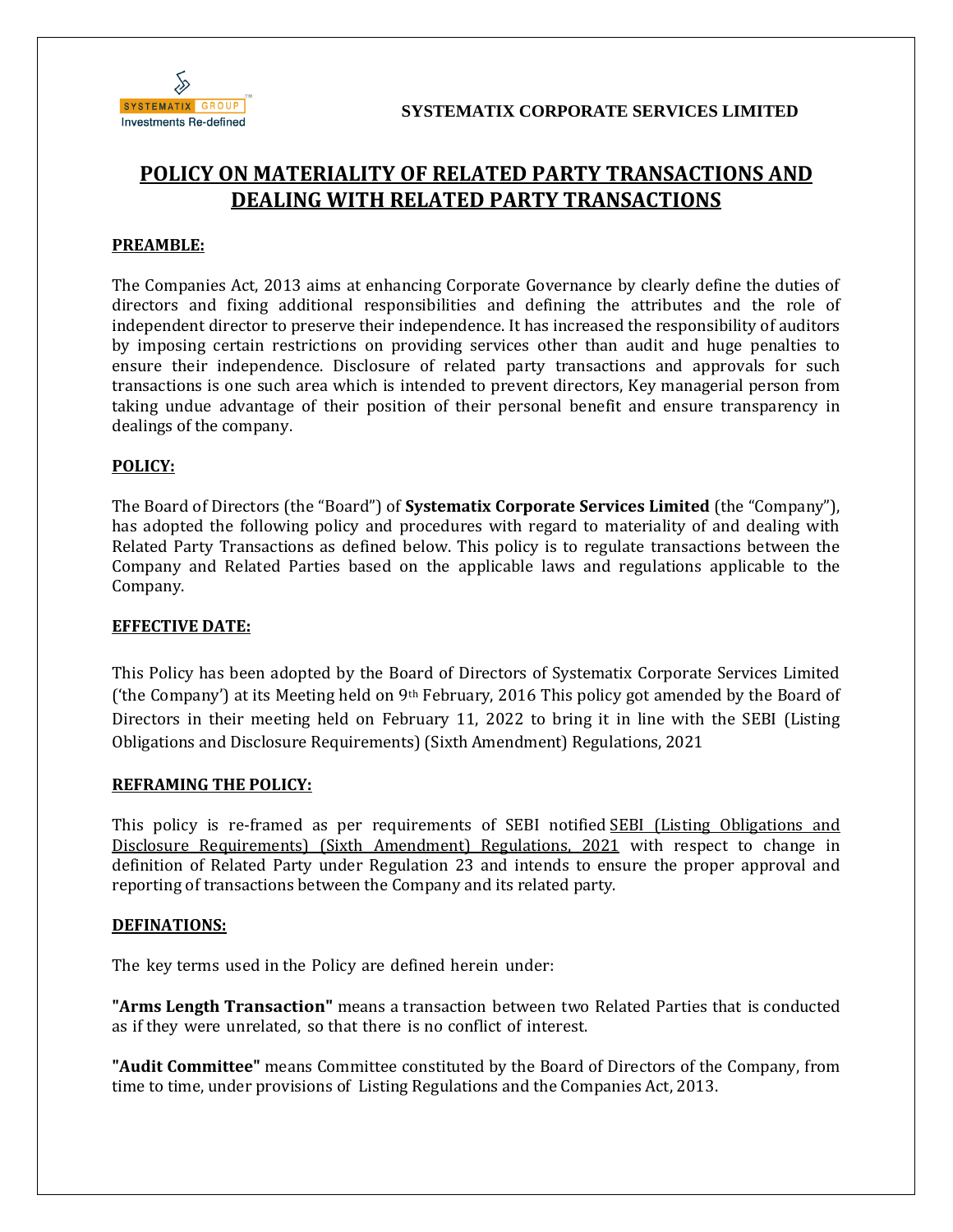

.

# **SYSTEMATIX CORPORATE SERVICES LIMITED**

**"Board of Director" or "Board"** means the Board of Directors of Systematix Corporate Services Limited, as constituted from time to time.

**"Company"** to mean Systematix Corporate Services Limited.

"**Key Managerial Personnel**" (KMP) means

- **(a)** the Chief Executive Officer or the Managing Director or the Manager and in their absence the Whole Time Director;
- **(b)** the Company Secretary;
- **(c)** the Chief Financial Officer; and
- **(d)** any other person appointed as the KMP by the Board of Directors of the Company;

**"Control"** shall have the same meaning as defined in SEBI (Substantial Acquisition of Shares and Takeovers) Regulations, 2011.

**"Material Related Party Transaction"** in terms of SEBI (Substantial Acquisition of Shares and Takeovers) Regulations, 2011 means a transaction to be entered into with a Related Party individually or taken together with previous transactions during a financial year:

- 1. In case of transactions involving payments made with respect to brand usage or royalty, if it exceeds 5% of the annual consolidated turnover of the Company as per its last audited financial statements;
- 2. In case of any other transaction(s), if the amount exceeds Rs. 1,000 crores or 10% of the annual consolidated turnover of the Company as per its last audited financial statements, whichever is lower

**"Material Modification"** in terms of SEBI (Substantial Acquisition of Shares and Takeovers) Regulations, 2011 means any modification(s) in the pricing, quantity or overall transaction value having a variance of 20% (twenty percent) or more, in the relevant previously approved related party transaction.

**"Ordinary course of business"** would include usual transactions, customs and practices undertaken by the Company to conduct its business operations and activities and all such activities which the Company can undertaken as per its Memorandum of Association and Articles of Association.

"**Policy**" means this Policy on materiality of and dealing with Related Party Transactions.

"**Regulations**" or "**Listing Regulations**" means the Securities and Exchange Board of India (Listing Obligations and Disclosure Requirements) Regulations, 2015 including any modifications, clarifications or re-enactment thereof.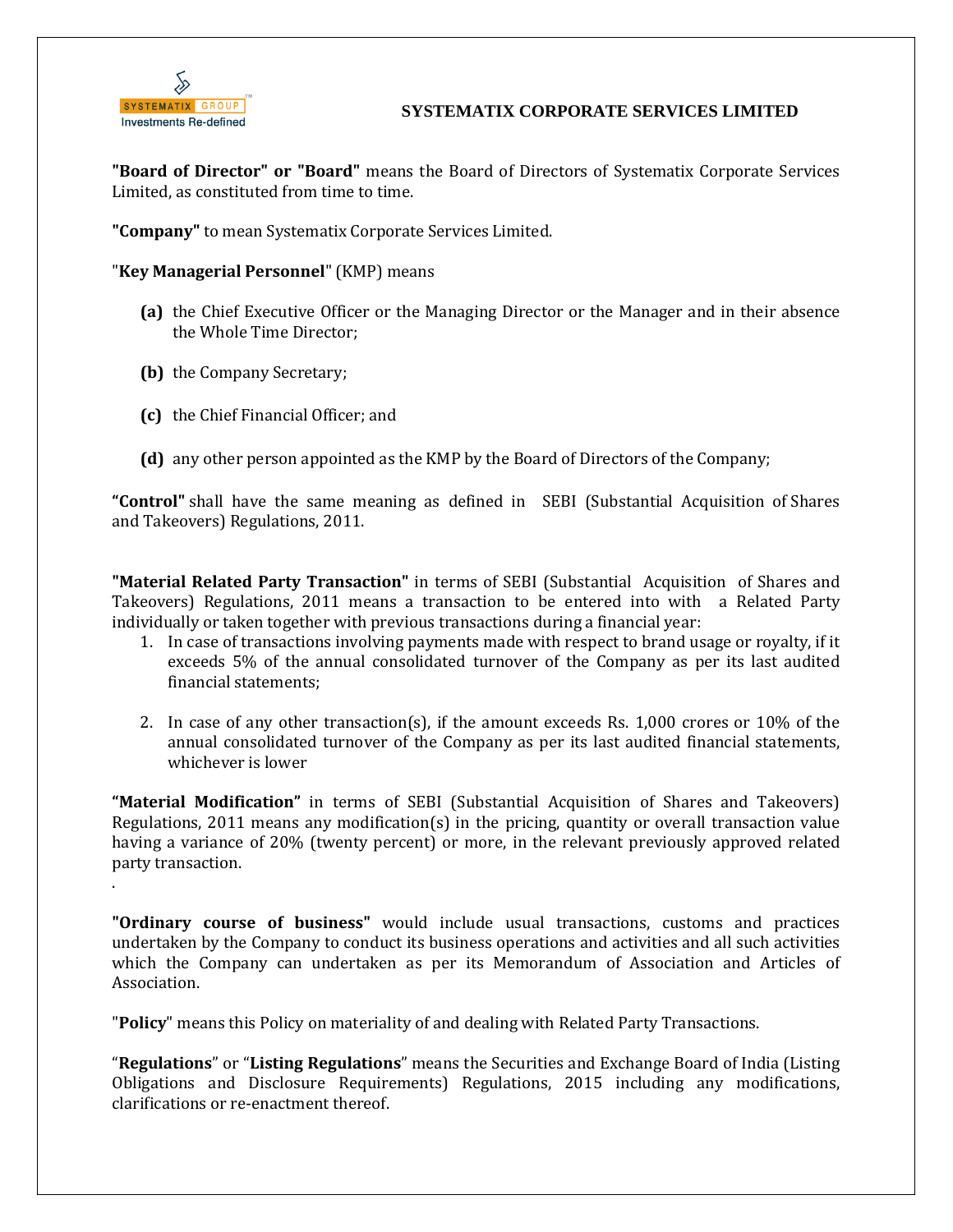

## **SYSTEMATIX CORPORATE SERVICES LIMITED**

"**Related Party**" will have the same meaning as defined under Section 2(76) of the Act and/ or Regulation 2(zb) of Securities and Exchange Board of India (Listing Obligations and Disclosure Requirements) Regulations, 2015 :

The following shall also be treated as the Related Party –

- a. all persons or entities forming part of promoter or promoter group irrespective of their shareholding;
- b. any person/entity holding equity shares in the listed entity, as below, either directly or on a beneficial interest basis at any time during the immediately preceding financial year:

i. to the extent of 20 % or more

ii. to the extent of 10% or more w.e.f. April 1, 2023.

**"Related Party Transaction"** means transaction in the nature of contract involving transfer of resources, services or obligations between the Company and the Related Party, regardless of whether a price is charged.

Explanation – A "transaction" with a Related Party shall be construed to include single or a group of transactions in a contract.

The RPT shall include transactions between –

a. the Company or any of its subsidiaries on one hand and a related party of the Company or any of its subsidiaries on the other hand;

b. the Company or any of its subsidiaries on one hand, and any other person or entity on the other hand, the purpose and effect of which is to benefit a related party of the Company or any of its subsidiaries w.e.f. April 1, 2023 **"Relative"** means relative as defined under the Companies Act, 2013.

"**Transaction"** with a related party shall be construed to include a single transaction or a group of transactions.

All capitalized terms used in this Policy but not defined herein shall have the meaning ascribed to such terms in the Companies Act, 2013 and Rules framed there under and the Listing Regulations, as amended from time to time.

## **IDENTIFICATION OF POTENTIAL RELATED PARTY TRANSACTIONS:**

All Related Party Transactions must be brought to the notice of the Audit Committee of the Company. All Director and Key Managerial Personnel is responsible for providing notice to the Board or Audit Committee of any potential Related Party Transaction involving him or her or his or her Relative, including any additional information about the transaction that the Board/Audit Committee may reasonably request. The Audit Committee would determine whether the transaction does, in fact, constitute a Related Party Transaction requiring compliance with this policy. The Audit Committee will determine whether the transaction is in the ordinary course of business and on an arm's length basis. The Company strongly prefers to receive such notice of any potential Related Party Transaction well in advance so that the Audit Committee has adequate time to obtain and review information about the proposed transaction.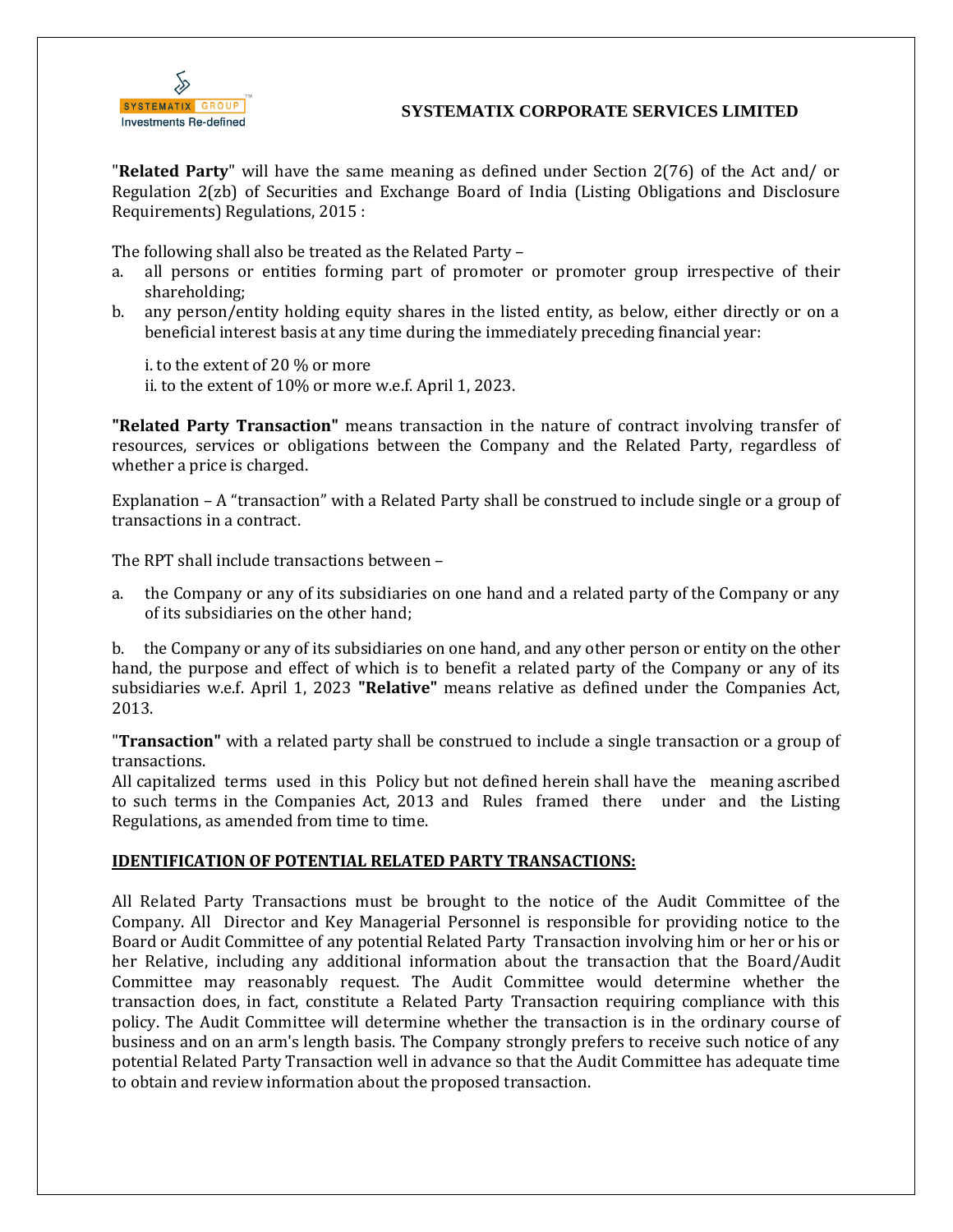

## **APPROVAL OF RELATED PARTY TRANSACTIONS:**

Prior approval of the Audit committee shall be required for :

- a. All RPTs and subsequent Material Modifications;
- b. RPTs where Company's subsidiary is a party but Company is not a party, if the value of such transaction, whether entered into individually or taken together with previous transactions during a financial year exceeds 10% of the consolidated turnover of the Company, as per the last audited financial statements of the Company:
- c. with effect from April 1, 2023, a related party transaction to which the Company's subsidiary is a party but the Company is not a party, if the value of such transaction whether entered into individually or taken together with previous transactions during a financial year, exceeds ten per cent of the annual standalone turnover, as per the last audited financial statements of such subsidiary.

Provided that prior approval of the audit committee of the Company shall not be required for RPTs where a listed subsidiary of the Company is a party but the Company is not a party, if regulation 23 and 15 (2) of SEBI LODR are applicable to such listed subsidiary.]

Provided that any transaction with related party shall not exceed rupees one crore per transaction at any point of time.

The Audit Committee is required to approve only those Related Party Transactions which are at arm's length and in ordinary course of business. However in case there are transactions which are not at arm's length or which are not in ordinary course of business, committee will have to get the detailed information of such transactions and then it is upto the Committee to approve or disapprove such transactions.

However, the Audit Committee may grant omnibus approval to Related Party Transactions proposed to be entered into by the Company subject to the following conditions:

- **a.** The Audit Committee shall lay down the criteria for granting the omnibus approval in line with this policy.
- **b.** The proposed transaction shall be of repetitive in nature.

Such omnibus approval will be granted to the transactions which, in addition to meeting the above criteria, also satisfy the following conditions:

- **i.** The transaction in question is necessary to be executed as it is in the business interest of the Company;
- **ii.** Such omnibus approval shall specify:
	- **a.** the name/s of the related party, nature of transaction, period of transaction, maximum amount of transaction that can be entered into,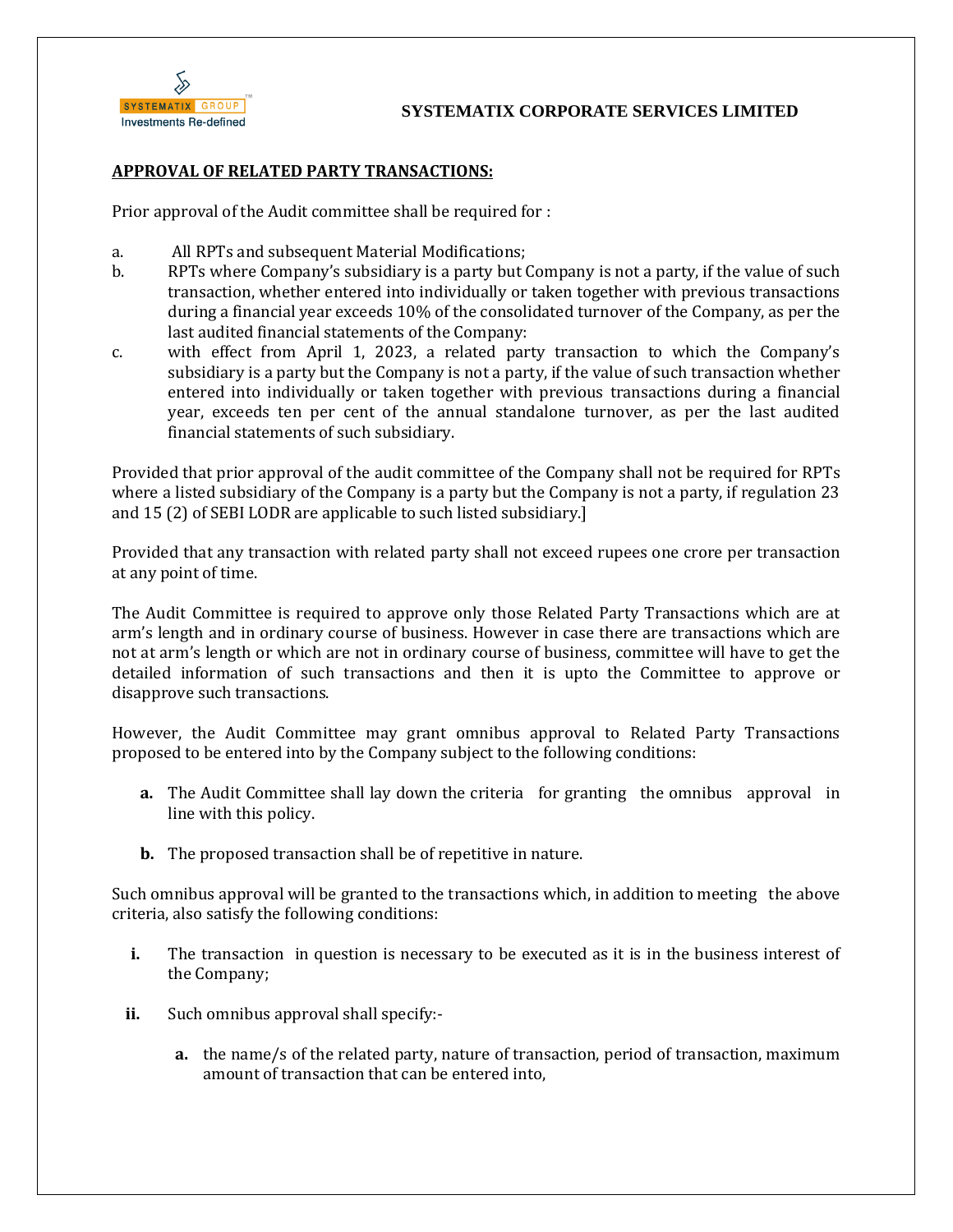

- **b.** the indicative base price / current contracted price and the formula for variation in the price if any, and
- **c.** such other conditions as the Audit Committee may deem fit;

Provided that where the need for Related Party Transaction cannot be foreseen and aforesaid details are not available, Audit Committee may grant omnibus approval for such transactions subject to their value not exceeding Rs. l Crore per transaction.

- **iii.** Audit Committee shall review, at least on a quarterly basis, the details of related party transactions entered into by the company pursuant to each of the omnibus approval given.
- **iv.** Such omnibus approvals shall be valid for a period not exceeding 1 (one) year and shall require fresh approvals after the expiry of one year.

Any member of the Audit Committee, who has a potential interest in any Related Party Transactions, shall abstain from voting on the approval or ratification of such Related Party Transactions. Such member may, however, participate in discussions with respect to other Related Party Transactions placed for approval of the Audit Committee.

The Board has mentioned the transactions for which the clear threshold limits are approved.

## **MATERIAL RELATED PARTY TRANSACTION:**

All Material Related Party Transactions shall be placed for approval of shareholders through Resolution and related parties shall abstain from voting on such resolutions.

## **NON-APPLICABILITY OF APPROVAL OF AUDIT COMMITTEE AND SHAREHOLDERS:**

The approval of Audit Committee and Shareholders shall not be required if the Company enters into any transactions with its wholly owned subsidiary whose accounts are consolidated with the Company and placed before the shareholders at the general meeting for approval and such transactions are in ordinary course of business and on Arm's Length basis.

Provided such Related Party Transactions including transactions pursuant to section 188 of the Companies Act, 2013 which are not in the ordinary course of business and / or not on Arm's Length basis and which crosses the threshold limits as prescribed under the Companies Act, 2013 shall require the approval of shareholders of the Company through Resolution and the related parties shall abstain from voting on such resolutions.

## **INTEREST OF MEMBER:**

Any member of the Committee who has a potential interest in any Related Party Transaction will recuse himself or herself and abstain from discussion and voting on the approval of the Related Party Transaction. Also all entities falling under the definition of Related Parties shall abstain from voting irrespective of whether the entity is a party to the particular transaction or not.